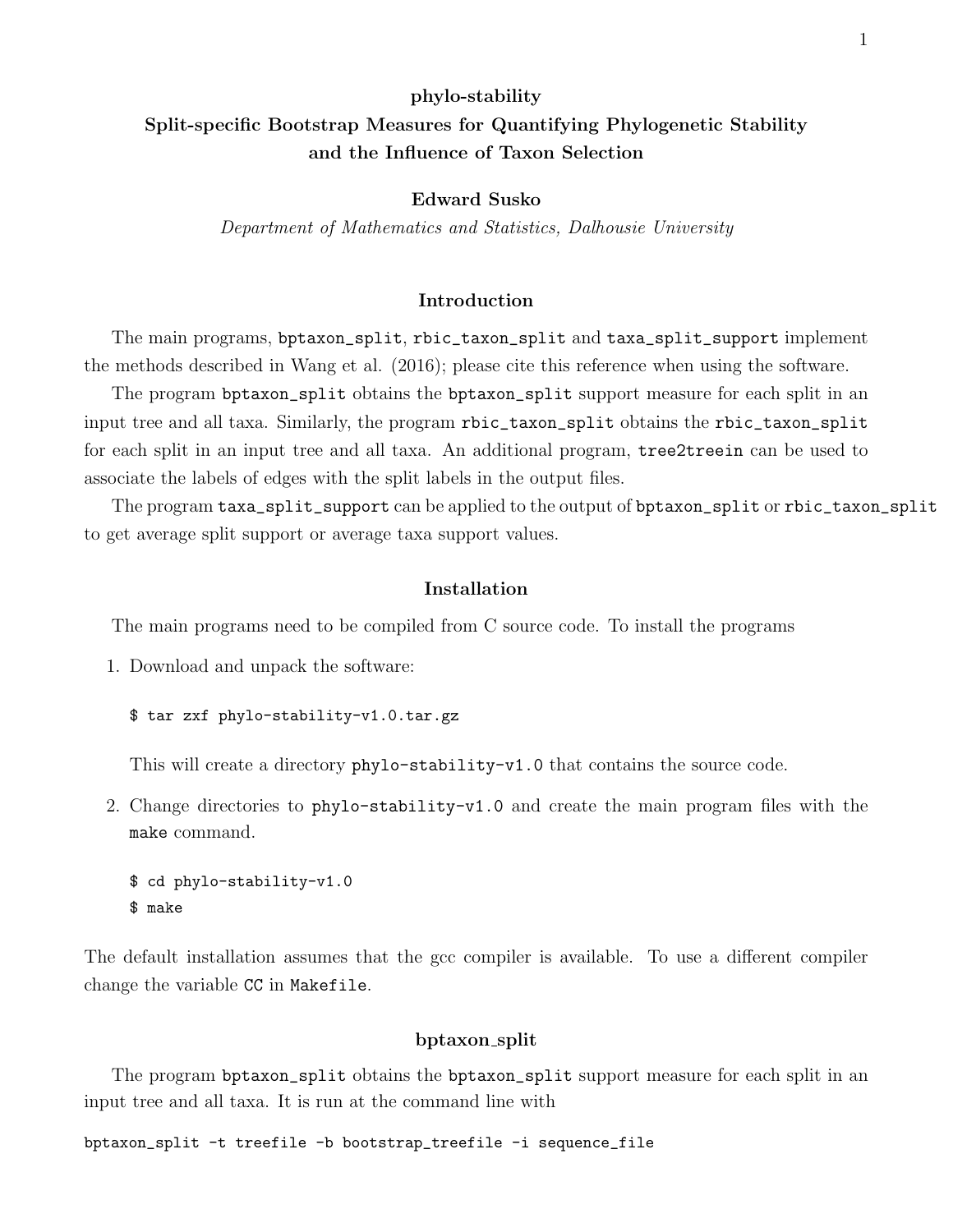Here treefile should give the name of a file containing the tree of interest in Newick format. bootstrap\_treefile should give the name of a file containing the bootstrap trees. Each row of the file should contain a bootstrap tree in Newick format. sequence\_file should give the name of the file with the sequence data, which should conform to PHYLIP standards. The output of the program is to the screen (stdout) and is a sequence of rows, with three entries in each row

#### taxon split bptaxon\_split

Here bptaxon\_split is the bptaxon\_split support measure defined in Wang et al. (2016) and these are listed for each taxon x split combination. For each row the taxon name is indicated as taxon and the split number is indicated as split. The ordering of taxa matches the ordering in the sequence file. Which split corresponds to which edge can be seen after using the provided tree2treein program.

The ratites data considered in Wang et al. (2016) will be used as a running example. The sequence data for this example was stored in 24.dna, the estimated tree in RAxML\_bestTree.24.out and the bootstrap trees in 24.boot1000. The program is run at the command line with

```
$ bptaxon_split -t RAxML_bestTree.24.out -i 24.dna -b 24.boot1000
Cassowary 24 100.00000
Emu 24 100.00000
...
BrushTurke 29 99.28750
Chicken 29 99.28750
...
Alligator 29 94.30000
...
```
For split 24, the measures were  $100\%$  regardless of the taxon considered. For split 29, however, there was some variation across taxa. The labels of the splits correspond to those of Figure 1 and were obtained with the tree2treein program.

# Additional Notes about Input Format

The tree should conform to the Newick standard. The programs in PHYLIP (Felsenstein, 1989, 2004), TREE-PUZZLE (Schmidt et al. 2002) and PAML (Yang 1997, 2007), which can be used to obtain ML estimates of edge-lengths for the models described here, will output trees in this format. A discussion of this standard as implemented in PHYLIP is given at

# http://evolution.genetics.washington.edu/phylip/newicktree.html

and a more formal description is available at

## http://evolution.genetics.washington.edu/phylip/newick\_doc.html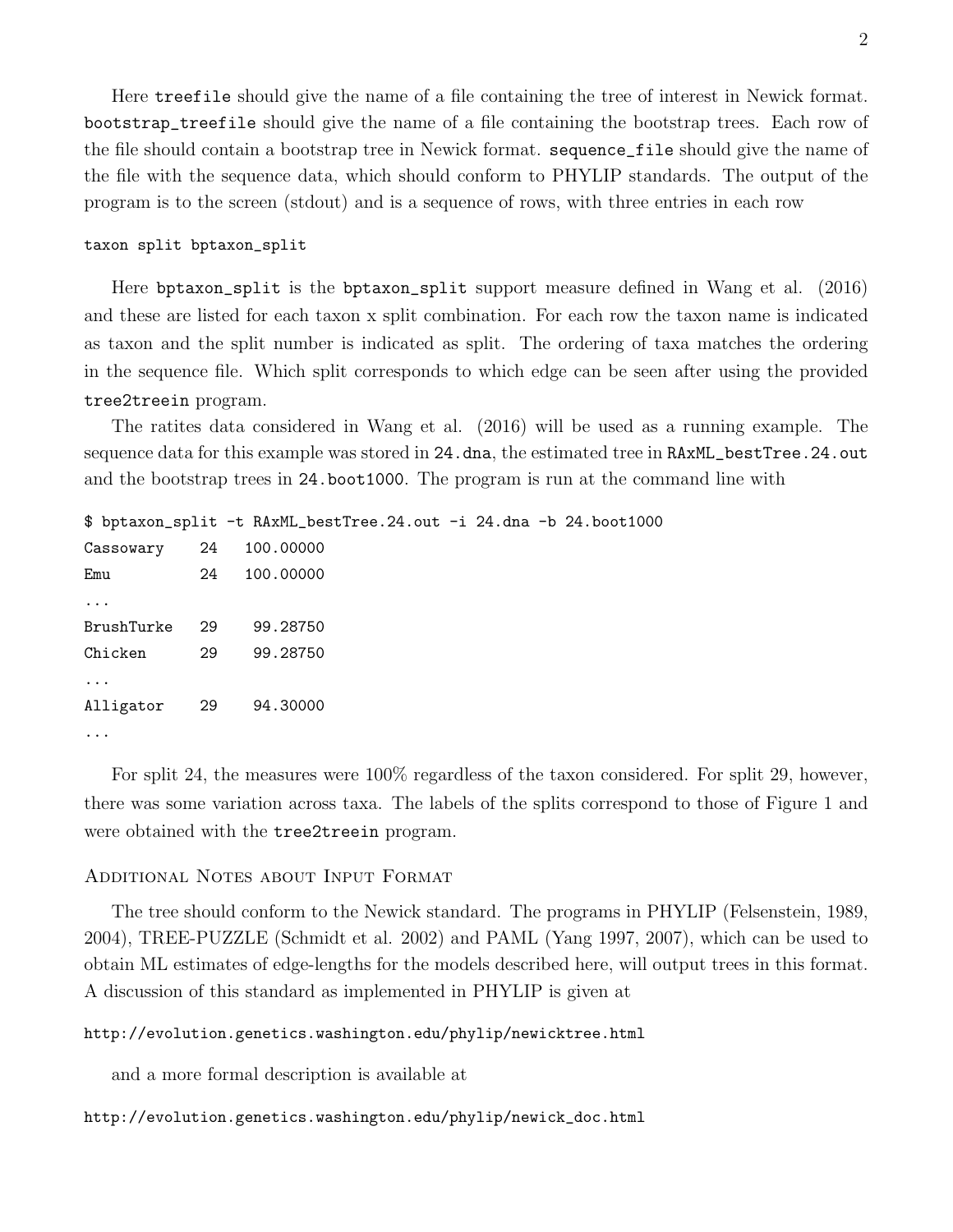

Figure 1: The ratites tree with labels.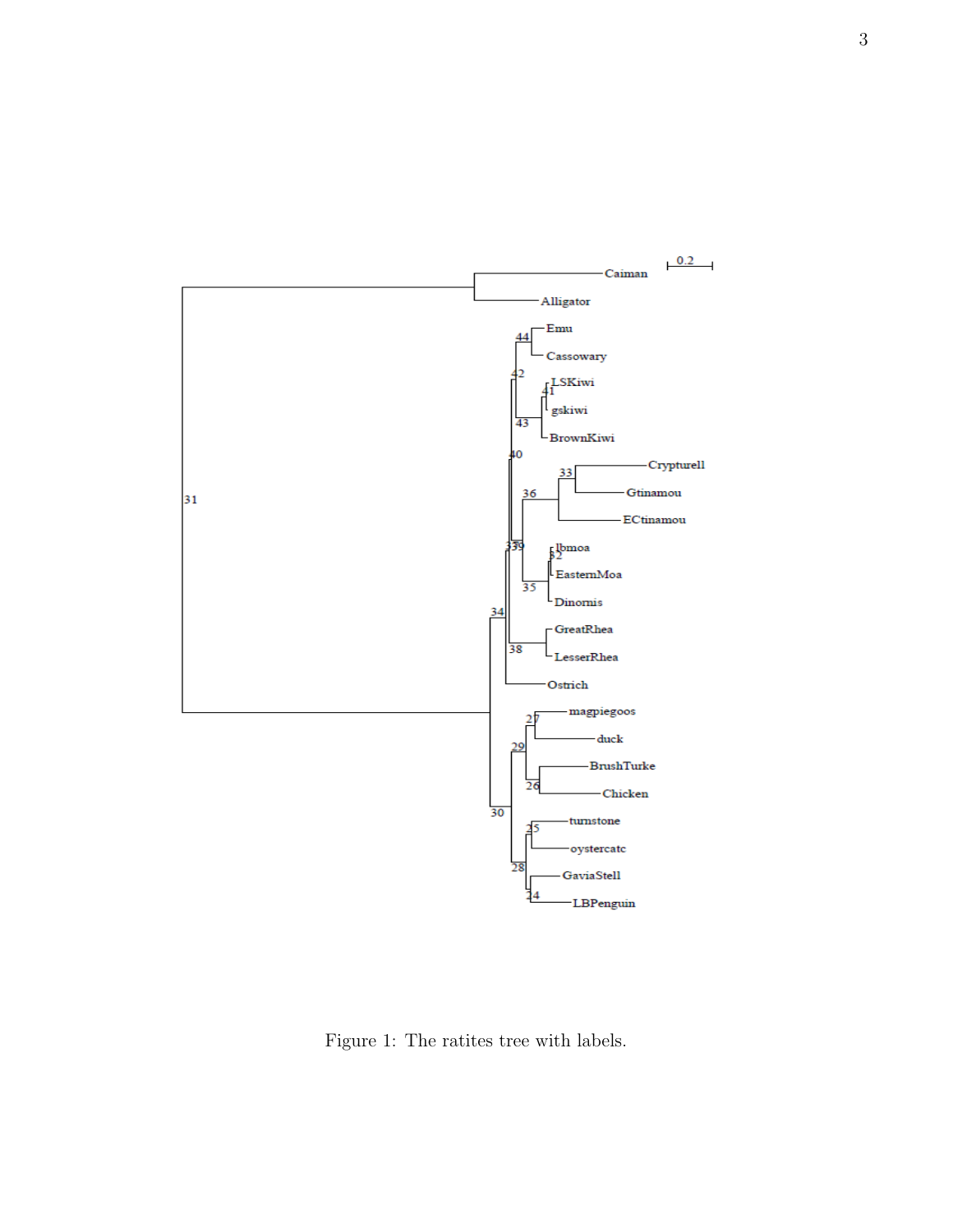The file should conform to PHYLIP standards for input with 10 character long names padded by blanks. The names should match the names used in the input treefile. Input can be either interleaved or sequential with one caveat: The lines 2 through  $m + 2$ , where m is the number of taxa, must contain the name of taxa followed by sequence data. For instance the start of a sequence file might be

```
6 3414
Homsa ANLLLLIVPI LI...
Phovi INIISLIIPI LL...
...
   but not
6 3414
Homsa
ANLLLLIVPI LI...
Phovi
INIISLIIPI LL...
...
```
which would be allowed under the sequential format by PHYLIP.

# tree2treein

The main programs used to obtain split-specific support measures need to provide labels for these splits. The program tree2treein can be used to see how these labels correspond to the edges in a tree. It is run at the command line with the command

```
$ tree2treein treefile ntaxa < sequence_file > treefile-labeled
```
Here treefile is the name of the newick treefile of interest, ntaxa is the number of taxa and sequence\_file is the name of the same sequence file used by the main programs. For instance, for the ratites data,

## \$ tree2treein RAxML\_bestTree.24.out 24 < 24.dna > outtreefile

created the labelled tree file in Figure 1. Newick format is used so that common tree drawing programs will bring up the tree with branch labels. For example with the program njplot (Perrière and Gouy 1996) available at

```
http://pbil.univ-lyon1.fr/software/njplot.html
```
the tree can be brought up with

```
$ njplot outtreefile
```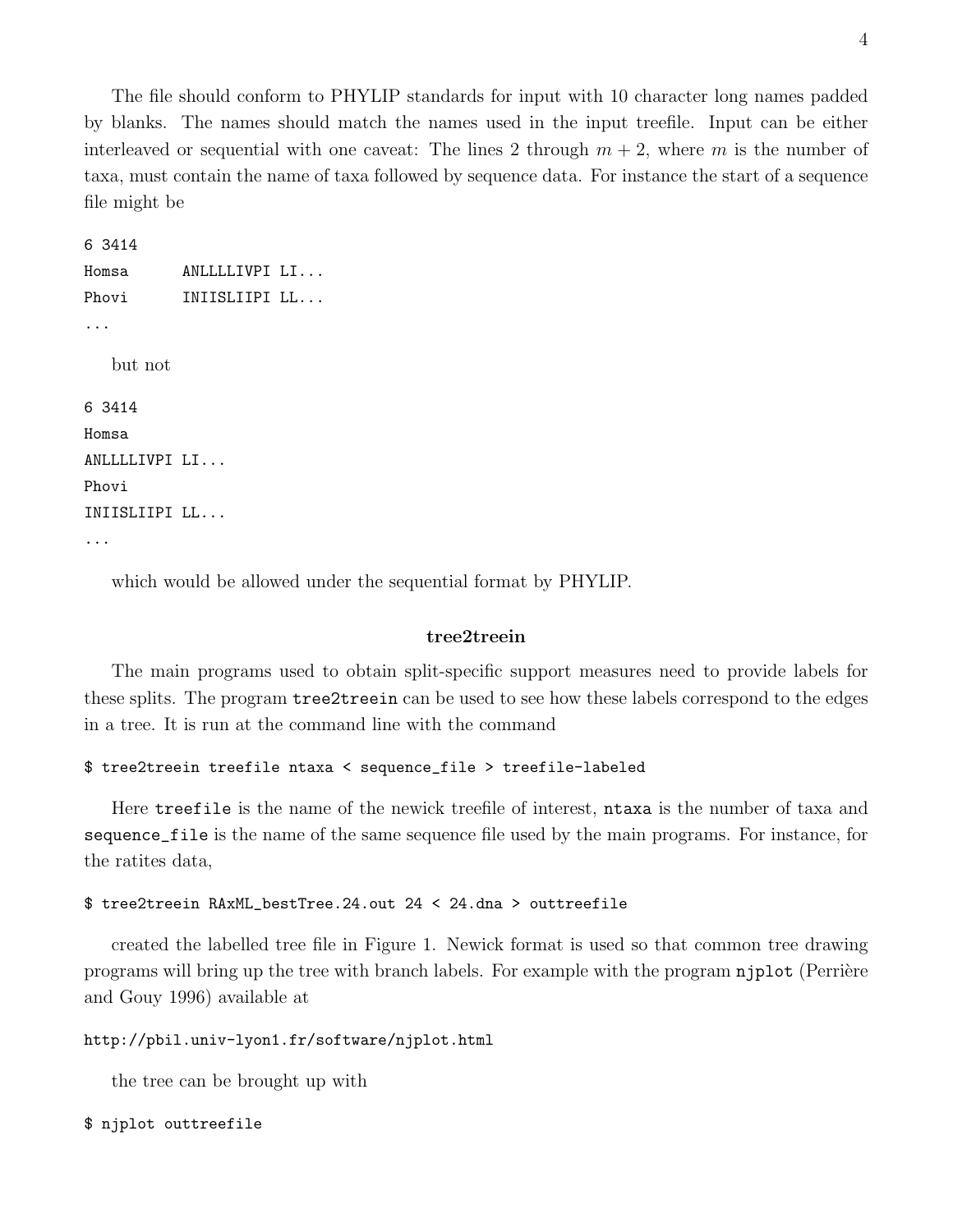Clicking on the button labelled "Bootstrap" will indicate the labels of branches along them. Alternatively, the split labels can be obtained from the output to the screen which, for each split, lists the taxa on either side of the split.

## rbic taxon split

The program rbic\_taxon\_split obtains the rbic\_taxon\_split support measure for each split in an input tree and all taxa. It is run at the command line with

## rbic\_taxon\_split -t treefile -b bootstrap\_treefile -i sequence\_file

and uses the same input format as bptaxon\_split.

The output of rbic\_taxon\_split differs slightly from bptaxon\_split. As with bptaxon\_split, the output is a sequence of rows, with three entries

## taxon split rbic\_taxon\_split

giving the taxon, split and support measure. However, when a split corresponds to a cherry in a tree and the taxon is one of the two taxa in that cherry, the entry is -100.10000. This is because upon removing the taxon, the split becomes a terminal split and is certain to be present in all bootstrap trees. To avoid inflating taxon-specific measures for this taxon, such values of rbic\_taxon\_split are ignored in averaging.

The other negative entries arise when a taxon is not part of a cherry. In that case, removing the taxa gives rise to one edge that is the combination of the two edges the taxon's terminal edge was adjacent to. Entries corresponding to the taxon and one of these adjacent edges are indicated with a minus sign. The program  $taxa$ -split\_support utilizes this information in constructing taxon-specific support measures; see Wang et al. (2016) for additional information on the issue.

Using the ratites data as an example:

```
$ rbic_taxon_split -t RAxML_bestTree.24.out -i 24.dna -b 24.boot1000
```

| Cassowary  |    | 24 100.00000  |  |
|------------|----|---------------|--|
| Emu        | 24 | 100,00000     |  |
| LBPenguin  |    | 24 -100.10000 |  |
| GaviaStell |    | 24 -100.10000 |  |
|            |    |               |  |
| BrushTurke | 29 | 94.30000      |  |
| Chicken    | 29 | 94.30000      |  |
|            |    |               |  |
| Alligator  | 29 | 94.30000      |  |
| Caiman     | 29 | 94.30000      |  |
| $\cdots$   |    |               |  |
| Ostrich    | 34 | $-50.40000$   |  |
|            |    |               |  |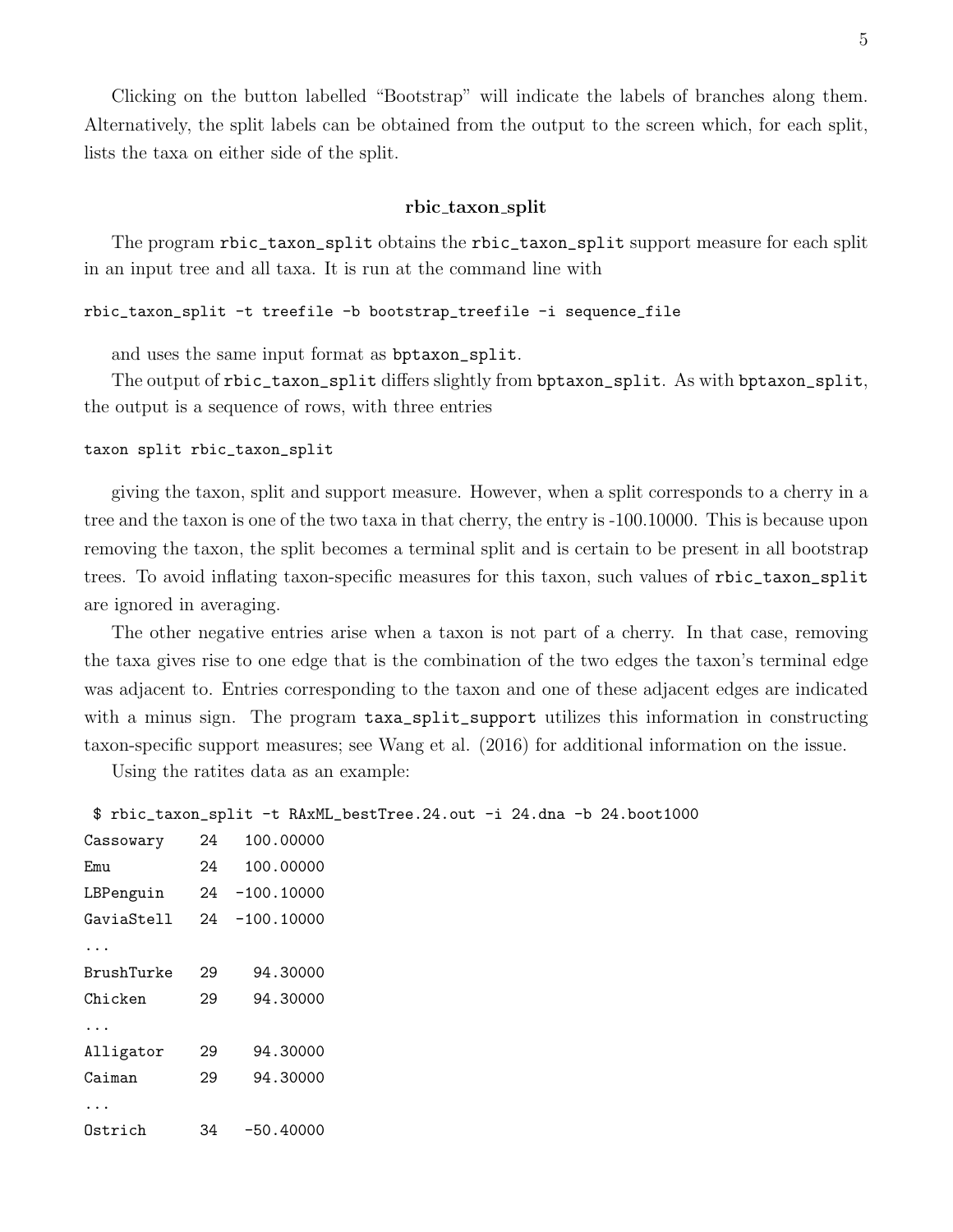#### Ostrich 37 -50.40000

...

By contrast with bptaxon\_split, rbic\_taxon\_split shows no variation for split 29. Split 24 is cherry with LBPenguin and GaviaStell forming that cherry which is the reason for those negative entries. The terminal edge leading to Ostrich is adjacent to the edges 34 and 37 which is the reason those two entries are negative.

## taxa split support

The program taxa\_split\_support uses the output of either bptaxon\_split or rbic\_taxon\_split and averages measures over either taxa or splits to get split-specific or taxon-specific measures of support. It is run at the command line with line as

```
taxa_split_support -m ntaxa -i taxa_split_file [-s]
```
where ntaxa is the number of taxa and taxa\_split\_file is the name of file gving the the output of either bptaxon\_split or rbic\_taxon\_split and averages measures over either taxa or splits to get split-specific or taxon-specific measures of support. The -s option need not be present. If it is present, the output will be the split-specific averages. If it is not present, the output will be the taxon-specific measures. The output is of the form

#### split support

when the -s option is used. Here split is the label of the split and support is the average support measure for that split. In the case that the -s option is not present the output is

#### taxon support

where taxon is the name of the taxon in the sequence file and support the average support measure, averaged over splits.

For instance assuming that bptaxon\_split had been run with

```
$ bptaxon_split -t RAxML_bestTree.24.out -i 24.dna -b > bptaxon_split.out
```
which would put the output in the file bptaxon\_split.out, split-specific measures could be obtained with

```
$ taxa_split_support -i bptaxon_split.out -m 24 -s
24 100.00
25 100.00
26 99.70
...
44 100.00
```
Taxon-specific measures could be obtained with